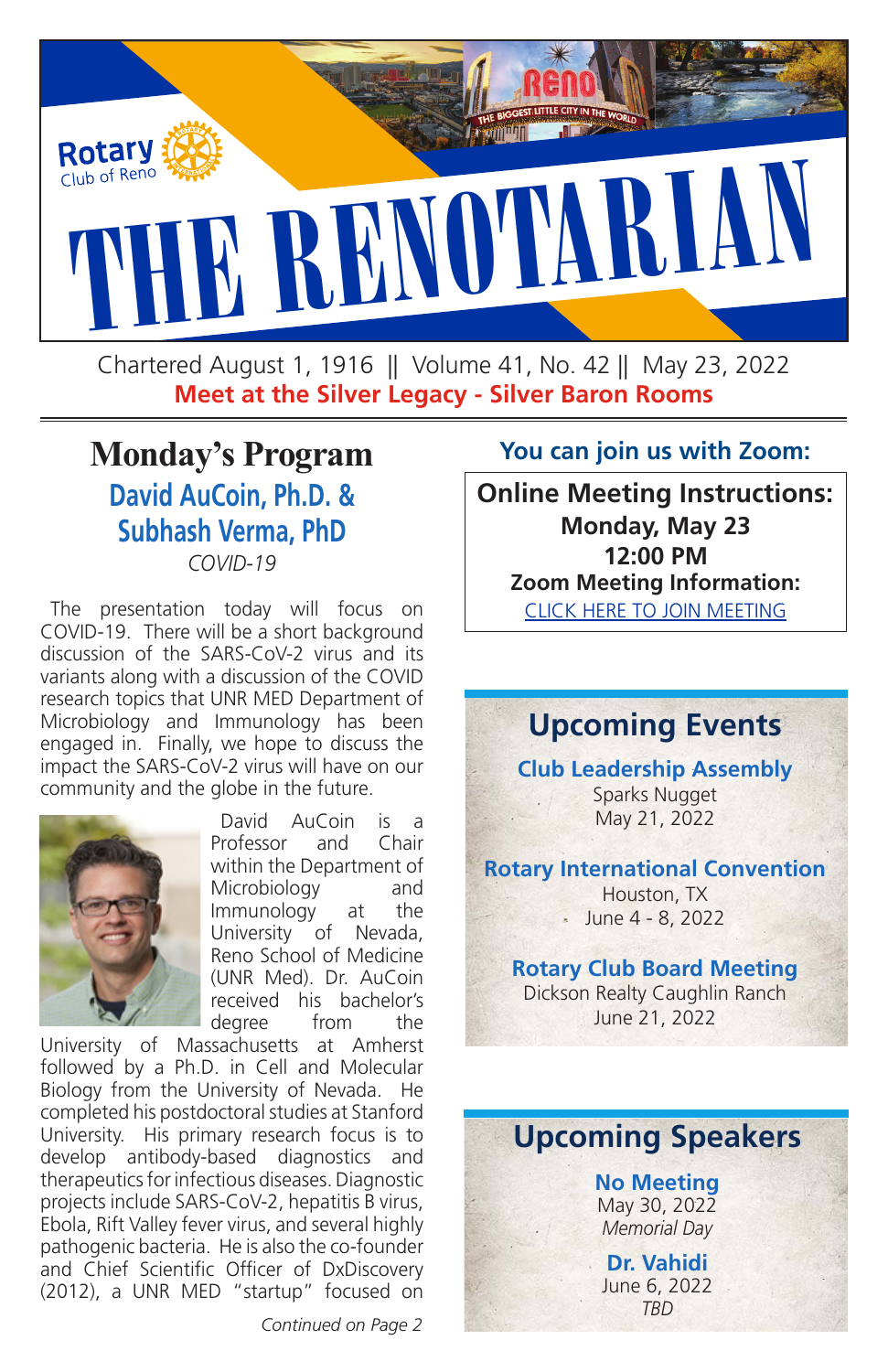### *The Renotarian*

### **The Rotary Club of Reno Officers and Directors**

| Gayle Sherman  President Elect          |
|-----------------------------------------|
| David Spillers  President Elect Nominee |
| Tom Young Past President                |
| Carl Fuetsch  Executive Secretary       |
| Vic BucherTreasurer                     |
|                                         |
| Leslie Farias  Director                 |
|                                         |
|                                         |
| Gayle Sherman  Director                 |

### **Committee Chairs**

| <b>Club Administration Carl Fuetsch</b> |                          |
|-----------------------------------------|--------------------------|
| Community Service  Marlene Olsen        |                          |
| Finance  Vic Bucher                     |                          |
| Fundraising  Julie Griffiths            |                          |
| International Projects  Craig Wesner    |                          |
| Membership David Spillers               |                          |
| Programs  Debe Fennell                  |                          |
| Public Image  Debe Fennell              |                          |
| SunshineStefanie Scoppettone            |                          |
|                                         |                          |
|                                         | JoAnne Leonard, Co-Chair |
| Youth Services Kim Mazeres, Jon Olsen   |                          |
|                                         |                          |

### **Reno Rotary Foundation**

| Corry Castaneda  President                  |
|---------------------------------------------|
| Gayle Sherman  Ex-officio Club V. President |
| Tom Taelour  Ex-officio RRF P. President    |
| Andrea Cantlon Trustee                      |
|                                             |
| Craig Wesner Trustee                        |
| Art RangelTrustee                           |
| Mike Blakely Trustee                        |
| Anne-Louise Bennett Trustee                 |
| Bill Creekbaum Trustee                      |
| Carl Fuetsch Secretary                      |
| Vic Bucher  Treasurer                       |
| John Spears Investments                     |

#### **Newsletter/Website**

| David Spillers  Newsletter Editor        |  |
|------------------------------------------|--|
| Julie Griffiths  Web-master              |  |
| Alex Phillips  Web-master                |  |
| <b>Oliver Grosz  Reno Rotary Roundup</b> |  |

### **Last Meeting Volunteers**

| Thought of the Day:Laurie Leonard |  |
|-----------------------------------|--|
| Pledge:  Andrea Cantlon           |  |
|                                   |  |
|                                   |  |
| Online Zoom Greeter: Debe Fennell |  |
| Zoom Operator: Rich Schreinert    |  |
| Sergeant At Arms Ron Percivalle   |  |

### **Honor Roll**

# **David AuCoin, Ph.D. & Subhash Verma, PhD**

*Continued from Page 1*

translating diagnostic research into FDAapproved products. He lectures on medical microbiology to UNR MED medical students.



Subhash Verma is an Associate Professor, in the Department of Microbiology and Immunology, at the University of Nevada, Reno School of Medicine. Dr. Verma received his Ph.D. in Biotechnology from Banaras Hindu

University and completed his post-doctoral training at the University of Pennsylvania, Philadelphia. Dr. Verma is a virologist, and his laboratory works on various viruses, including cancer-causing herpes virus, Zika virus, and human coronaviruses. Since the beginning of this pandemic, he has been working on surveillance of SARS-CoV-2 and different variants circulating in Nevada through genomic sequencing of clinical specimens and pooled samples such as influent wastewater from the communities to determine the dynamics of variant circulation.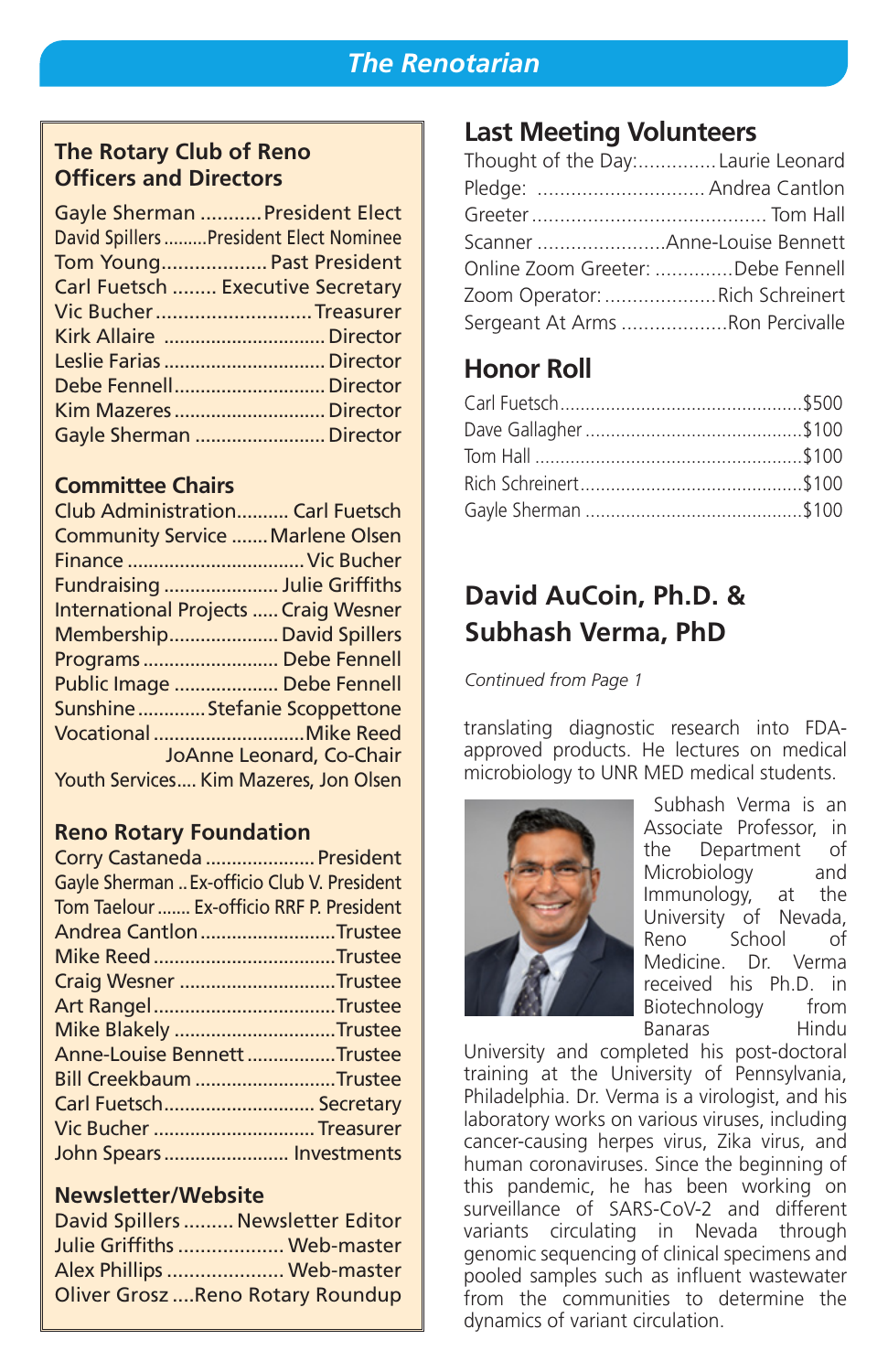### **Rotary Club of Reno Board of Directors Candidates**

### **Jim Endres**

In 2002, Jim joined the law firm of MCW, LLC to organize its highly successful government affairs, external affairs and advocacy services practice. Prior to joining the firm, Mr. Endres was vice president of legislative and regulatory affairs for AT&T Communications of the Southern States, in Tallahassee, Florida.

In Nevada, he was promoted at the divestiture of the Bell System in 1984 to become AT&T's senior executive and was responsible for law and government affairs for 18 years. He was a member of the boards of directors of six AT&T affiliate transactional companies. Prior to divestiture, he was director of external and regulatory affairs for Nevada Bell. His advancing career in the telecommunications industry began in 1969 in Las Vegas.

He earned a BS degree in management at the University of Nevada, Las Vegas in 1972, and a BA in accounting, also at UNLV, in 1973. He is a graduate of the Executive and Advanced Management Development graduate student program of the University of Kansas - Graduate School of Business and is a graduate of the Brookings Institute for Public Policy. In 2009, he was nominated to participate in the U.S. Army War College Strategy Implementation Seminar Program.

#### **Stacy Asteriadis**

Stacy Asteriadis is a relationship manager for City National Bank's northern Nevada branches in Reno, Carson City and Minden.

Asteriadis, who has nearly 35 years of experience in the banking and financial services industries, previously served as a licensed mortgage loan originator for Axia Home Loans and client advisory associate with Whittier Trust Company.

She is a member of the Reno/Sparks Association of Realtors,

Asteriadis earned a Bachelor of Science degree in business management from the Reno branch of University of Phoenix. She also attended the Cannon Financial Institute at Pepperdine University. Asteriadis holds several certifications including Certified Trust and Financial Advisory (CFTA) designation, and Certified Mortgage Planning Specialist (CMPS) certification.



*President* **Gayle Sherman** *(back left) and* **Tom Hall** *(back right) present PolioPlus Society Certificates and Pins to the following Rotarians: (left to right)* **John Spears***,* **Stefanie Scoppettone***,* **Brooks Mancini***,*  **Dave Gallagher***,* **Carl Fuetsch***, and* **Liza Maupin***.*